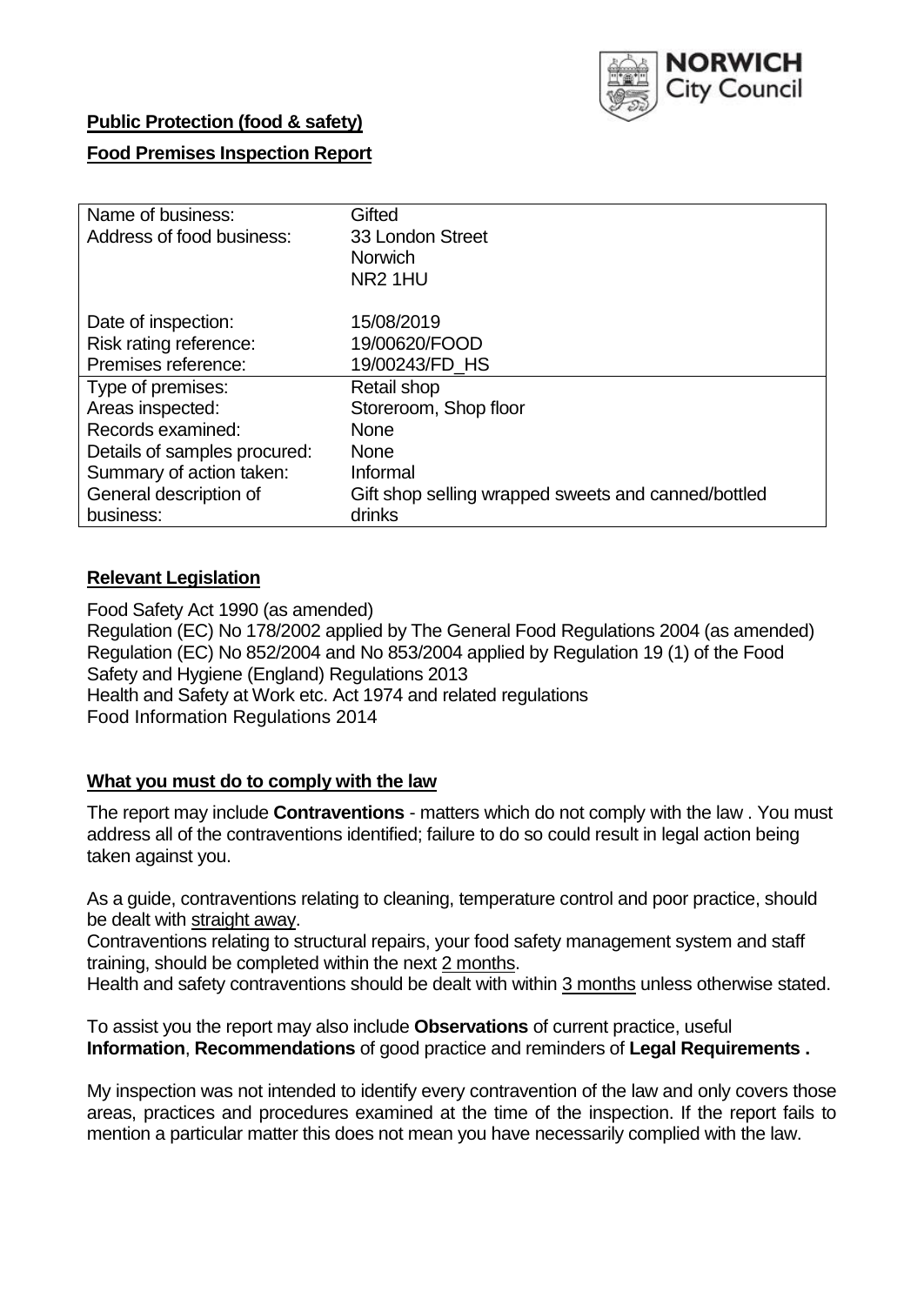# **FOOD SAFETY**

#### **How we calculate your Food Hygiene Rating:**

The food safety section has been divided into the three areas which you are scored against for the hygiene rating: 1. food hygiene and safety procedures, 2. structural requirements and 3. confidence in management/control procedures. Each section begins with a summary of what was observed and the score you have been given. Details of how these scores combine to produce your overall food hygiene rating are shown in the table.

| <b>Compliance Area</b>                     |          |    |    | <b>You Score</b> |                |    |           |    |                |  |  |
|--------------------------------------------|----------|----|----|------------------|----------------|----|-----------|----|----------------|--|--|
| Food Hygiene and Safety                    |          |    |    | $\Omega$         | 5              | 10 | 15        | 20 | 25             |  |  |
| <b>Structure and Cleaning</b>              |          |    |    | $\overline{0}$   | 5              | 10 | 15        | 20 | 25             |  |  |
| Confidence in management & control systems |          |    |    | $\Omega$         | $\overline{5}$ | 10 | 15        | 20 | 30             |  |  |
|                                            |          |    |    |                  |                |    |           |    |                |  |  |
| <b>Your Total score</b>                    | $0 - 15$ | 20 |    | $25 - 30$        | $35 - 40$      |    | $45 - 50$ |    | > 50           |  |  |
| <b>Your Worst score</b>                    | 5        | 10 | 10 |                  | 15             |    | 20        |    | $\blacksquare$ |  |  |
|                                            |          |    |    |                  |                |    |           |    |                |  |  |
| <b>Your Rating is</b>                      | 5        |    |    | 3                | $\overline{2}$ |    |           |    | $\Omega$       |  |  |

Your Food Hygiene Rating is 4 - a good standard



## **1. Food Hygiene and Safety**

Food hygiene standards are high. You demonstrated a very good standard of compliance with legal requirements. You have safe food handling practices and procedures and all the necessary control measures to prevent cross-contamination are in place. Some minor contraventions require your attention. **(Score 5)**

#### Hand-washing

**Contravention** The following indicated that hand-washing was not suitably managed:

• there was no hot water to the wash hand basin

#### Personal Hygiene

**Observation** I was pleased to see that standards of personal hygiene were high.

#### **2. Structure and Cleaning**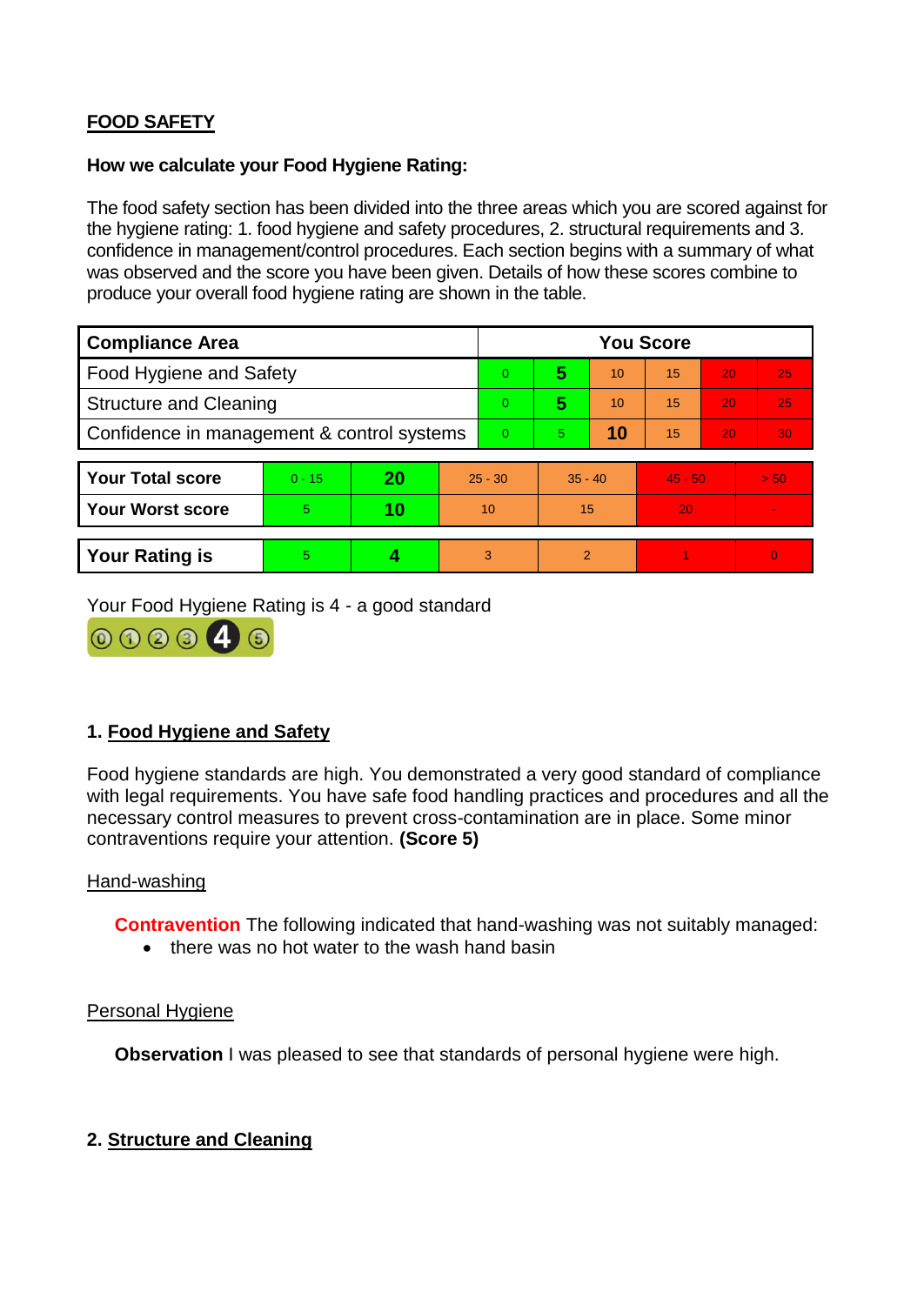The structure facilities and standard of cleaning and maintenance are all of a good standard and only minor repairs and/or improvements are required. Pest control and waste disposal provisions are adequate. The minor contraventions require your attention. **(Score 5)**

### Cleaning of Structure

**Observation** The standard of cleaning throughout the premises was good.

#### **Maintenance**

**Contravention** The following had not been suitably maintained and must be repaired or replaced:

• Hole in the wall in the store room

## Pest Control

**Contravention** The following could allow the access of pests to the premises:

Hole in wall in storeroom allowing possible access from wall cavity.

#### **3. Confidence in Management**

There are generally satisfactory food safety controls in place although there is evidence of some non-compliance with the law. The contraventions require your attention; although not critical to food safety they may become so if not addressed. **(Score 10)**

#### Type of Food Safety Management System Required

**Contravention** You are a low risk business and do not have a food safety management system or what you have in place is not suitable given the food risks associated with your business. You still require a minimum amount of documentation. This might include your hygiene rules, pest control reports, a staff illness and exclusion policy, a cleaning schedule, date coding, temperature checks of display chillers, and handover diary etc.

**Contravention** Your documented Food Safety Management System or Safer Food Better Business pack was not available for inspection. As a consequence you could not demonstrate an effective system for managing food safety hazards.

**Traceability**